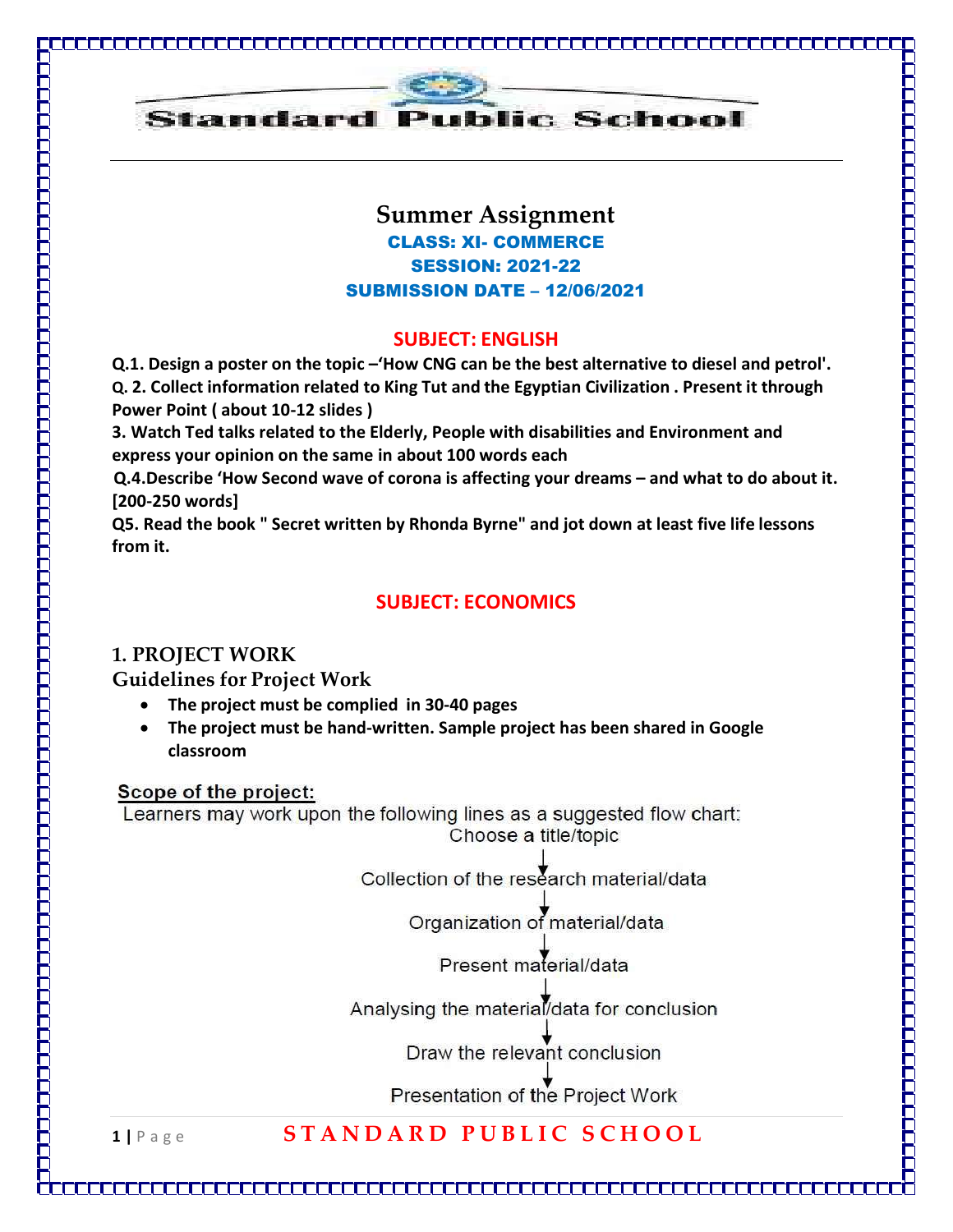#### **Marking Scheme:**

Marks are suggested to be given as -

|                                                     | S. No.   Heading | <b>Marks Allotted</b> |  |
|-----------------------------------------------------|------------------|-----------------------|--|
| Relevance of the topic                              |                  |                       |  |
| Knowledge Content/Research Work<br>$\overline{2}$ . |                  |                       |  |
| 3.<br><b>Presentation Technique</b>                 |                  |                       |  |
|                                                     | Viva-voce        |                       |  |
|                                                     | <b>Total</b>     | 20 Marks              |  |

#### Guidelines for Project Work in Economics

The objectives of the project work are to enable learners to:

- probe deeper into theoretical concepts learnt in classes XI and XII  $\bullet$
- analyse and evaluate real world economic scenarios using theoretical constructs and  $\bullet$ arguments
- demonstrate the learning of economic theory ٠
- follow up aspects of economics in which learners have interest  $\bullet$
- develop the communication skills to argue logically

#### Topic allotted for the project:

| Sr No          | <b>Name of Students</b> | <b>Topic allotted</b>                                      |
|----------------|-------------------------|------------------------------------------------------------|
| 1              | ADITYA NAGAR            | AGRICULTURE AND E-TECHNOLOGY                               |
| $\overline{2}$ | DHANJAY DORA            | ORGANIC FARMING                                            |
| 3              | <b>HARSHLEEN</b>        | UNEMPLOYMENT AND MNREGA                                    |
| 4              | <b>ISHAAN</b>           | PRODUCERS EQUILIBRIUM AND ITS PRACTICAL<br><b>APPROACH</b> |
| 5              | <b>KARTIK</b>           | DISINVESTMENT POLICY AND LPG POLICY                        |
| 6              | LAKSH                   | JAN DHAN YOJANA                                            |
| $\overline{7}$ | <b>MUFADAAL</b>         | DEMAND AND ITS DETERMINANTS                                |
| 8              | <b>NITUL</b>            | <b>BANKING SYSTEM IN INDIA</b>                             |
| 9              | PARAG                   | CONSUMER EQUILIBRIUM- BOTH APPROACH                        |
| 10             | PRIYANSHU               | <b>CASHLESS INDIA</b>                                      |
| 11             | <b>SANIYA</b>           | <b>FOREIGN EXCHANGE RATE &amp; BOP</b>                     |
| 12             | <b>SHUBHJOT</b>         | DEMONETIZATION AND ITS IMPACT                              |
| 13             | SUJAL                   | SELF HELP GROUP                                            |
| 14             | <b>SWAPNIL</b>          | MINIMUM WAGE ACT                                           |
| 15             | <b>KRISH</b>            | SUPPLY AND ITS DETERMINANTS, PRICE ELASTICITY OF           |
|                |                         | <b>SUPPLY</b>                                              |
| 16             | <b>DISHA</b>            | COST AND COST FUNCTION & ITS PRACTICAL APPROACH            |
| 17             | JASKARAN                | SARWA SHIKSHA ABHIYAN                                      |
| 18             | <b>HARSHIT</b>          | WASTE MANAGEMENT IN INDIA/ SWACH BHARAT                    |
|                |                         | <b>ABHIYAN</b>                                             |
| 19             | <b>GOWRANSH</b>         | <b>DIGITAL INDIA</b>                                       |

# 2 | Page STANDARD PUBLIC SCHOOL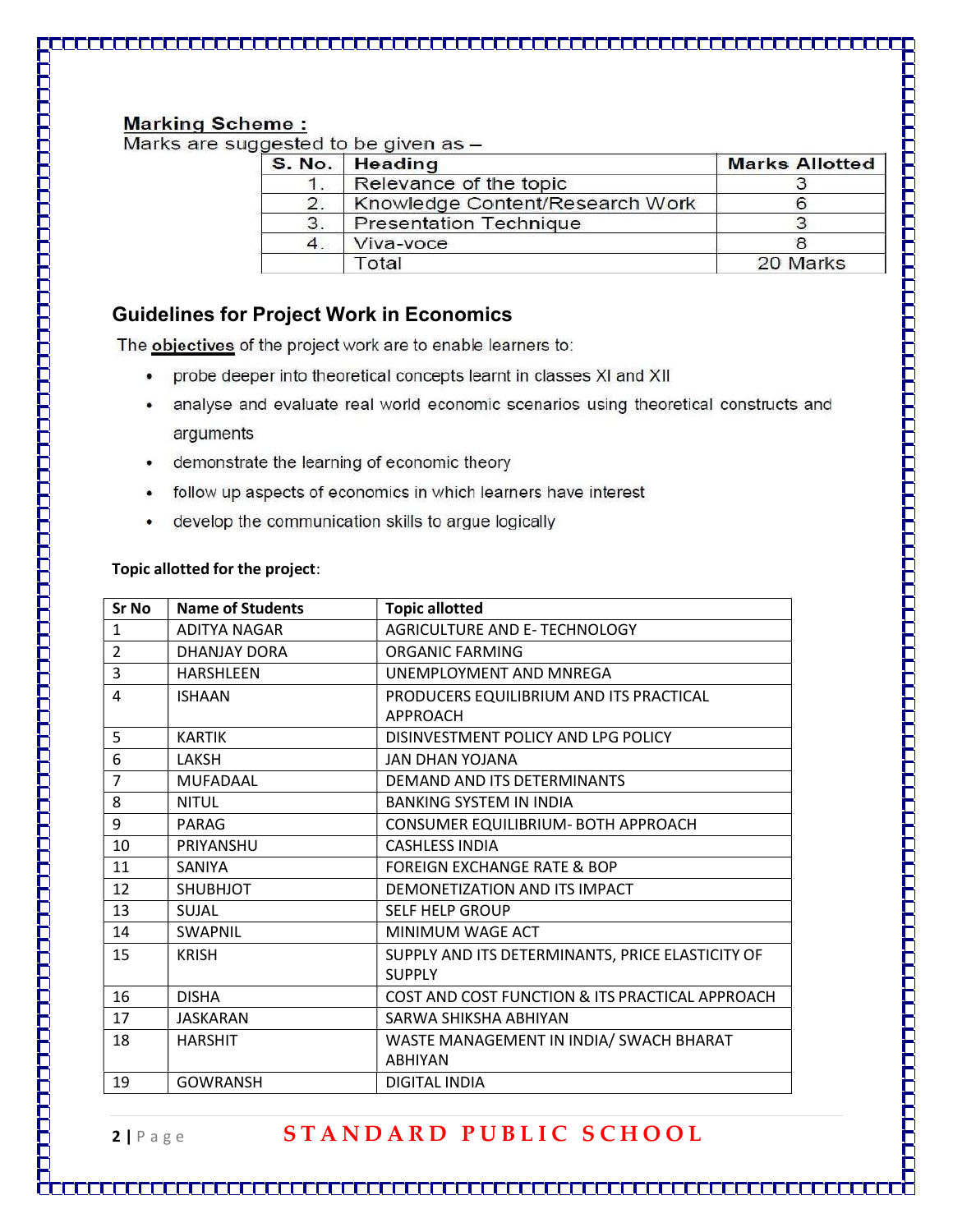# SUBJECT: ACCOUNTANCY

#### Topic: Comprehensive project

Draw a sketch of your business organization (Manufacturing or Trading Concerns) and write 30 transactions for your organization in the financial year 2021-22

1. Men's wear 2. Women's wear 3. Kids wear 4. A boutique 5. A juice shop 6. Sports goods Store 7. A small departmental store 8. Medical Sore 9. A cake shop 10. Artificial jewellery shop 11. An ice cream parlour 12. A confectionery shop 13. A small restaurant 14. A sandwich shop 15. A chocolate shop 16. A sweet shop 17. A flower shop 18 A stationery shop 19. A footwear shop 20. A coffee shop 21. Furniture Mart 22. Electronics Item shop 23. Cosmetics store 24. Mobile PC and laptop accessories. 25 Bags store .

It must be included following transaction A suggested list of different item is given below.

- 1. Starting of Business by introducing cash and Bank Balance
- 2. Purchases of Fixed Assets (as per requirement of your business)
- 3. Advance rent paid [approximately three months]
- 4. Electricity connection deposit
- 5. Purchase and sales of goods for cash as well as on credit
- 6. Stationery
- 7. Advertisements
- 8. Wages and Salary paid
- 9. Newspaper and magazines
- 10. Petty expenses
- 11. Electricity bill
- 12. Refreshment expenses
- 13. Packaging expenses
- 14. Repairs & Maintenance
- 15. Carriage expenses
- 16. Delivery vehicle purchased
- 17. Rent Paid
- 18. Depreciation on fixed assets
- 19. Payment made to creditors on account as well as on discount
- 20. Payment received from debtors as well as on discount

# Assessment

The mark will be allocated under the following heads:

| Presentation<br>Analysis of figures to transactions | 5 Marks<br>5 Marks |
|-----------------------------------------------------|--------------------|
|                                                     |                    |

# 3 | Page STANDARD PUBLIC SCHOOL

Note-

1-Other expenses can also be taken which are incurred as per chosen business requirement. The amounts should emerge as more realistic and closer to reality.

موارين والوارون والوارون والوارون والوارون والوارون والوارون والوارون والوارون والوارون والوارون والوارون والوارون

2-Prepare Accounting equation for the same transaction to ascertain Assets, liabilities and capital at the end of financial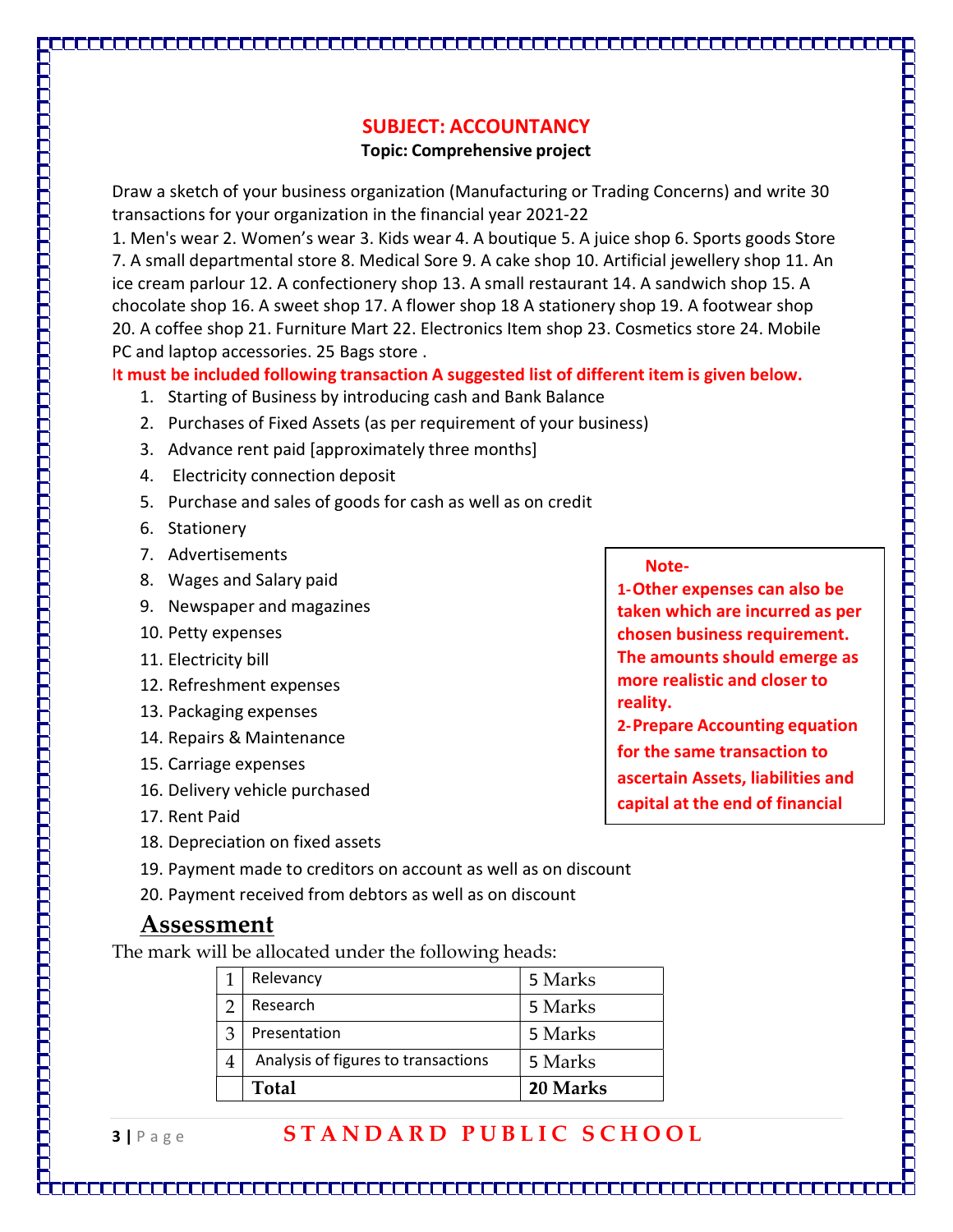#### SUBJECT: BUSINESS STUDIES

Topic: Business Organization

TE E E E E E E E

#### Project Work

#### Guidelines for Project Work

- The project must be complied in 30-40 pages
- The project must be hand-written. Sample project has been shared in Google classroom

| <b>Sr No</b>   | Name of Students | <b>Project Title</b>        |
|----------------|------------------|-----------------------------|
| $\mathbf{1}$   | ADITYA NAGAR     | <b>TATA MOTORS</b>          |
| $\overline{2}$ | DHANANJAY DORA   | <b>RELIANCE POWER LTD</b>   |
| 3              | <b>HARSHLEEN</b> | CAFÉ COFFEE DAY             |
| 4              | <b>ISHAAN</b>    | DABUR INDIA LTD.            |
| 5              | <b>KARTIK</b>    | <b>COLGATE</b>              |
| 6              | LAKSH            | <b>PARLE INDIA LTD</b>      |
| $\overline{7}$ | MUFFADDAL        | PATANJALI                   |
| 8              | NITUL            | <b>BRITANNIA INDUSTRIES</b> |
| 9              | PARAG            | <b>NIKE</b>                 |
| 10             | PRIYANSHU        | <b>WOODLAND</b>             |
| 11             | SANIYA           | NILON'S INDIA PVT LTD       |
| 12             | <b>SHUBHJOT</b>  | <b>ICICI BANK</b>           |
| 13             | <b>SUJAL</b>     | SAMSUNG LTD                 |
| 14             | <b>SWAPNIL</b>   | AMAZON                      |
| 15             | <b>KRISH</b>     | PEPSI CO. INDIA LTD         |
| 16             | <b>DISHA</b>     | <b>OCEAN MOTORS</b>         |
| 17             | <b>JASKARAN</b>  | <b>AMWAY</b>                |
| 18             | <b>HARSHIT</b>   | D-MART                      |
| 19             | <b>GOWRANSH</b>  | <b>NOKIA</b>                |
|                |                  |                             |
|                |                  |                             |

# Assessment:

The mark will be allocated under the following heads:

| Viva                                          | 8 Marks |
|-----------------------------------------------|---------|
|                                               |         |
| Analysis of situation                         | 4 Marks |
| Content, observation and research work        | 4 Marks |
| Creativity in presentation                    | 2Marks  |
| Initiative, cooperativeness and participation | 2Marks  |
|                                               |         |

Ħ

# 4 | Page STANDARD PUBLIC SCHOOL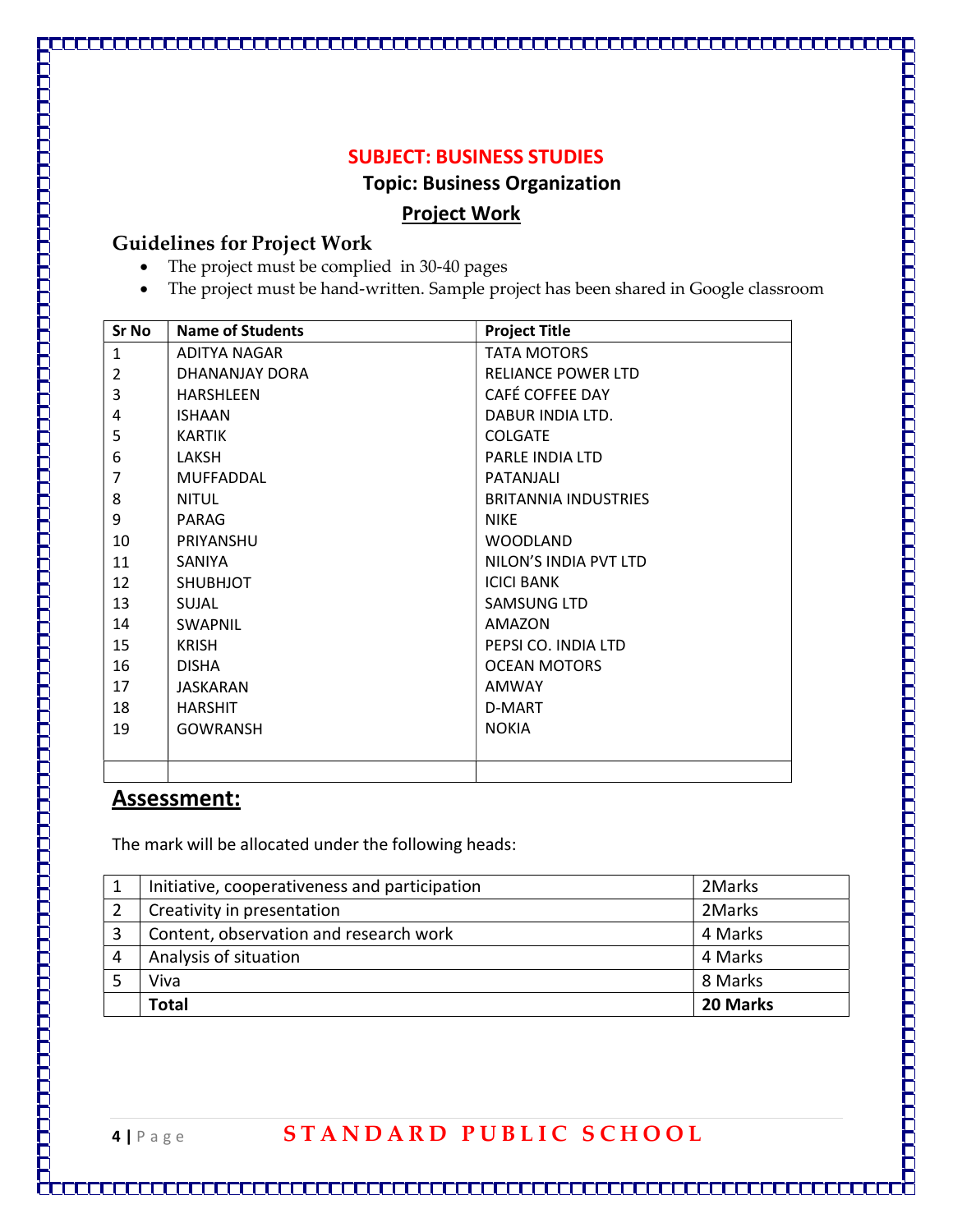#### SUBJECT: ENTREPRENEURSHIP

ودود والمواد والمواد والمواد والمواد والمواد والمواد والمواد والمواد والمواد والمواد والمواد والمواد والمواد والموادد

#### Guidelines:

- The project shall be compiled in 30-40 pages (approx),
- The project must be hand-written
- Apart from the following case study, the student have to submit project regarding learn to earn, as well as a flowchart based on entrepreneurship

| S.no         | Name of student | Market Survey          |
|--------------|-----------------|------------------------|
| $\mathbf{1}$ | HARSHLEEN       | <b>LIPSTICK</b>        |
| 2            | <b>KARTIK</b>   | <b>HAIR OIL</b>        |
| 3            | LAKSH           | <b>TOOTH PASTE</b>     |
| 4            | MUFFADDAL       | <b>CHOCOLATE</b>       |
| 5            | <b>NITUL</b>    | SHAMPOO                |
| 6            | <b>PARAG</b>    | <b>BISCUIT</b>         |
| 7            | PRIYANSHU       | <b>HAND SANITIZER</b>  |
| 8            | <b>SANIYA</b>   | <b>BODY LOTION</b>     |
| 9            | <b>SHUBHJOT</b> | <b>HAIR COLOUR</b>     |
| 10           | SUJAL           | <b>MOBILE</b>          |
| 11           | <b>SWAPNIL</b>  | <b>LAPTOP</b>          |
| 12           | <b>KRISH</b>    | <b>TELEVISION</b>      |
| 13           | <b>HARSHIT</b>  | <b>WASHING MACHINE</b> |
| 14           | <b>GOWRANSH</b> | AIR CONDITIONER        |

#### Guidelines for Entrepreneurship Project:

Guidelines for Project Work Given by Eship External :

Market Survey:

- Minimum 25 Survey Forms
- SWOT analysis of One Product
- Marketing Mix of One Product.
- Compulsory Bar diagram presentation No other Form of Presentation

# SUBJECT -APPLIED MATHEMATICS

### Guidelines for Assignment Work

- ●. The Assignment work can be hand-written or PPT based.
- ●. Work should be neat & clean and completed on time.

### Points for Assignment Work

The following topics given to the students have to be described in detail. In which students can describe the topics with respect to given points like - it's Laws, geometrical representation, graphical representation, illustrations, Introduction, Activity.

List of students along with the topics allotted:

| S.No. | <b>Student's Name</b> | <b>Topics</b>                     |  |
|-------|-----------------------|-----------------------------------|--|
|       | ADITYA NAGAR          | PRIME NUMBERS, BINARY OPERATIONS, |  |
|       | SWAPNIL CHUGANI       | <b>COMPLEX NUMBERS</b>            |  |
|       | <b>ISHAAN GUGLIA</b>  | <b>MENSURATION</b>                |  |
| 4     | PRIYANSHU JAISWAL     | <b>CIRCLES, STRAIGHT LINES</b>    |  |
|       | DISHA NEEMA           | <b>DESCRIPTIVE STATISTICS</b>     |  |

# 5 | Page STANDARD PUBLIC SCHOOL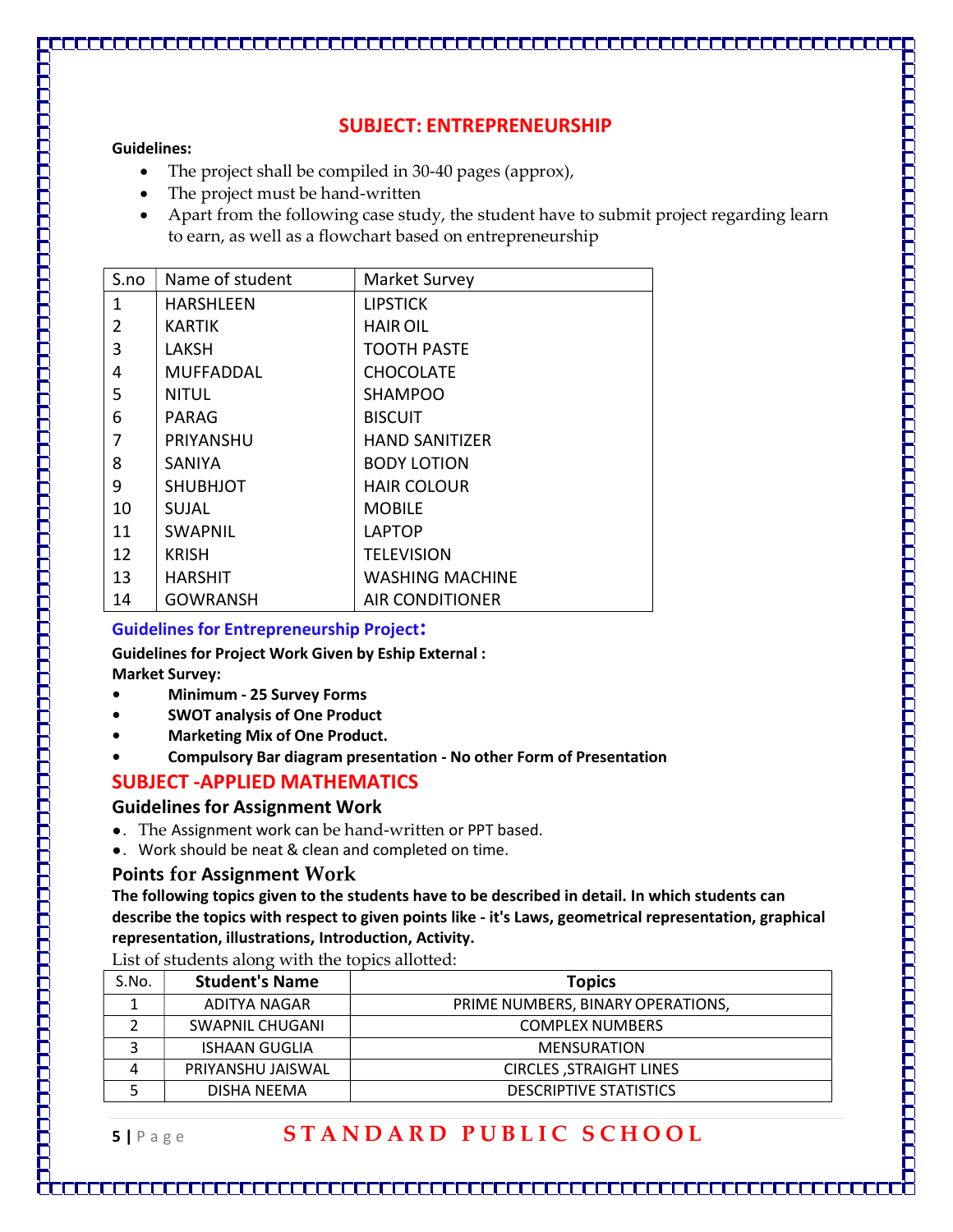The mark will be allocated under the following heads:

|   | Total        | 20 Marks |
|---|--------------|----------|
| 4 | Research     | 5 Marks  |
| 3 | Presentation | 5 Marks  |
|   | Precision    | 5 Marks  |
|   | Content      | 5 Marks  |

### SUBJECT- PHYSICAL EDUCATION

| S.No           | Topic                                                                         | <b>ASSIGMENTS</b>                                                                                                                                                                               | <b>INSTRUCTION</b>                                                                                                                  |
|----------------|-------------------------------------------------------------------------------|-------------------------------------------------------------------------------------------------------------------------------------------------------------------------------------------------|-------------------------------------------------------------------------------------------------------------------------------------|
| 1.             | <b>Changing Trends &amp;</b><br><b>Career in Physical</b><br><b>Education</b> | 1-Definitions of physical Education<br>2-A- Aim of Physical Education,<br><b>B- Objective of physical Education</b><br>3- Various Physical education Courses in India<br>4- Khelo India program | Complete all the<br>question<br>separately                                                                                          |
| $2 -$          | <b>Olympic Value</b><br><b>Education</b>                                      | a. Ancient Olympic Games<br><b>Modern Olympic Games</b><br>b.                                                                                                                                   | Differences and<br>similarities                                                                                                     |
| $3-$           | Award                                                                         | <b>Sports Award</b>                                                                                                                                                                             | List down sports award                                                                                                              |
| $4-$           | <b>Modern Olympic</b>                                                         | <b>Modern Olympic Games</b>                                                                                                                                                                     | List down modern<br><b>Olympic games</b>                                                                                            |
| $\overline{5}$ | <b>Practical file</b>                                                         | Make a practical file                                                                                                                                                                           | Make practical file of<br>candid & start from<br>main game (History of<br>game measurement<br>,No of player,<br>Equipment name etc. |

## SUBJECT- IP/CS

כימים מכונים ממנים מכונים מכונים ממנים מכונים מכונים מכונים מכונים מכונים מכונים מכונים מכונים מכונים מכונים

Activity 1: Look at the following table of operators

|        | <b>Operator</b> What it means         | <b>Example</b>       |
|--------|---------------------------------------|----------------------|
| $+$    | Addition                              | $>> 4+5$<br>$>>$ 9   |
|        | Subtract                              | $>>$ 5 - 1<br>>> 4   |
| $\ast$ | Multiply                              | $>>>7*3$<br>$>>$ 21  |
|        | Divide                                | >> 7/4<br>>> 1.75    |
|        | Whole number division                 | >> 20 //3<br>$>>$ 6  |
| %      | Remainder after whole number division | $>> 20 \%$ 3<br>>>>2 |

# 6 | Page STANDARD PUBLIC SCHOOL

<u> 1969 - 1969 - 1969 - 1969 - 1969 - 1969 - 1969 - 1969 - 1969 - 1969 - 1969 - 1969 - 1969 - 1969 - 1969 - 196</u>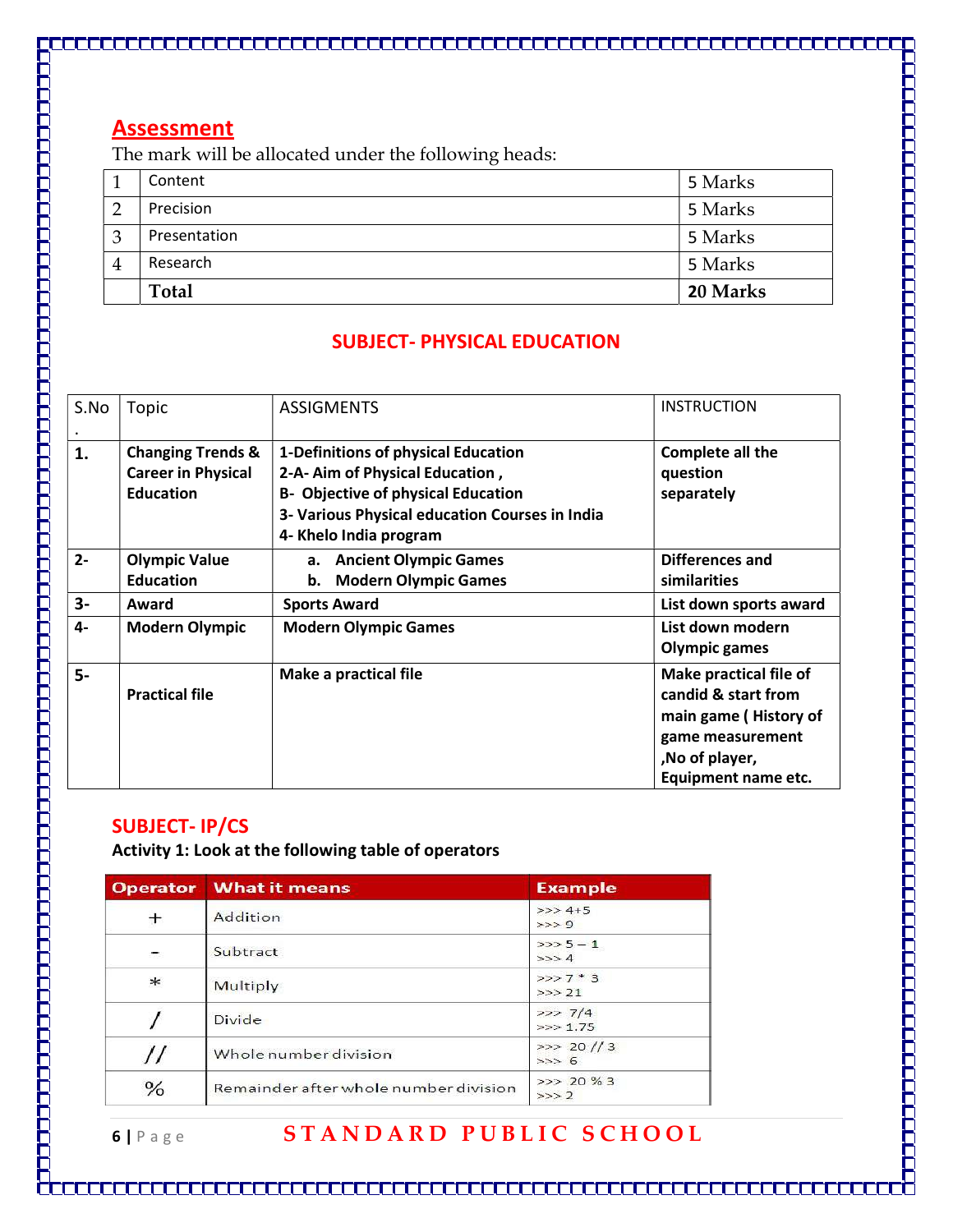a) Write a program that will ask the user for three integer numbers and then add these numbers together before displaying the answer. The input and output should be user friendly.

b) Write a program that will ask the user for four integer numbers and then add them together and then divide that total by 4 to show the average. The input and output should be user friendly.

c) Write a program that will ask for the total bill at the restaurant and then the number of diners who ate that meal. It will then work out how much each person should pay for an equal share of the meal.

d) Write a program that will ask the user the height and then the width of a rectangle and which will then show the area of the rectangle.

e) Alter the previous program so that it will ask for the height, width and also the depth of a box and then show the total volume of that box.

f) Write a program which will ask for the height, width and depth of a small box and then the height, width and depth of a larger box. Work out how much space is remaining around the small box when it is placed inside the bigger box.

g) Write a program that will ask the user for how many sweets are in the bag. It should also ask how many people the sweets should be shared between. Use the whole number division to work out how many sweets each person should have and use the remainder division to find out how many sweets would be left remaining. For example if there are 14 sweets in the bag and this was to be divided between 3 people then the programme should display "There will be 4 sweets each and there would be 2 left over.

Activity 2 : Below are the python commands written under 'Type in' will generate Python Syntax Errors mention the error under 'What do you get?'

Type in: What do you get? print (hello world) print "hello world" print ("hello world); Print ("hello world") print ("Yo world, how is it going") prin ("Hello World") Activity 3:

- a. What are tokens? Explain tokens available in Brief.
- b. what is the difference between implicit type and explicit type conversion?
- c. Write a program to repeat the string ''GOOD MORNING" n times. Here n is an integer entered by the user.

7 | Page STANDARD PUBLIC SCHOOL